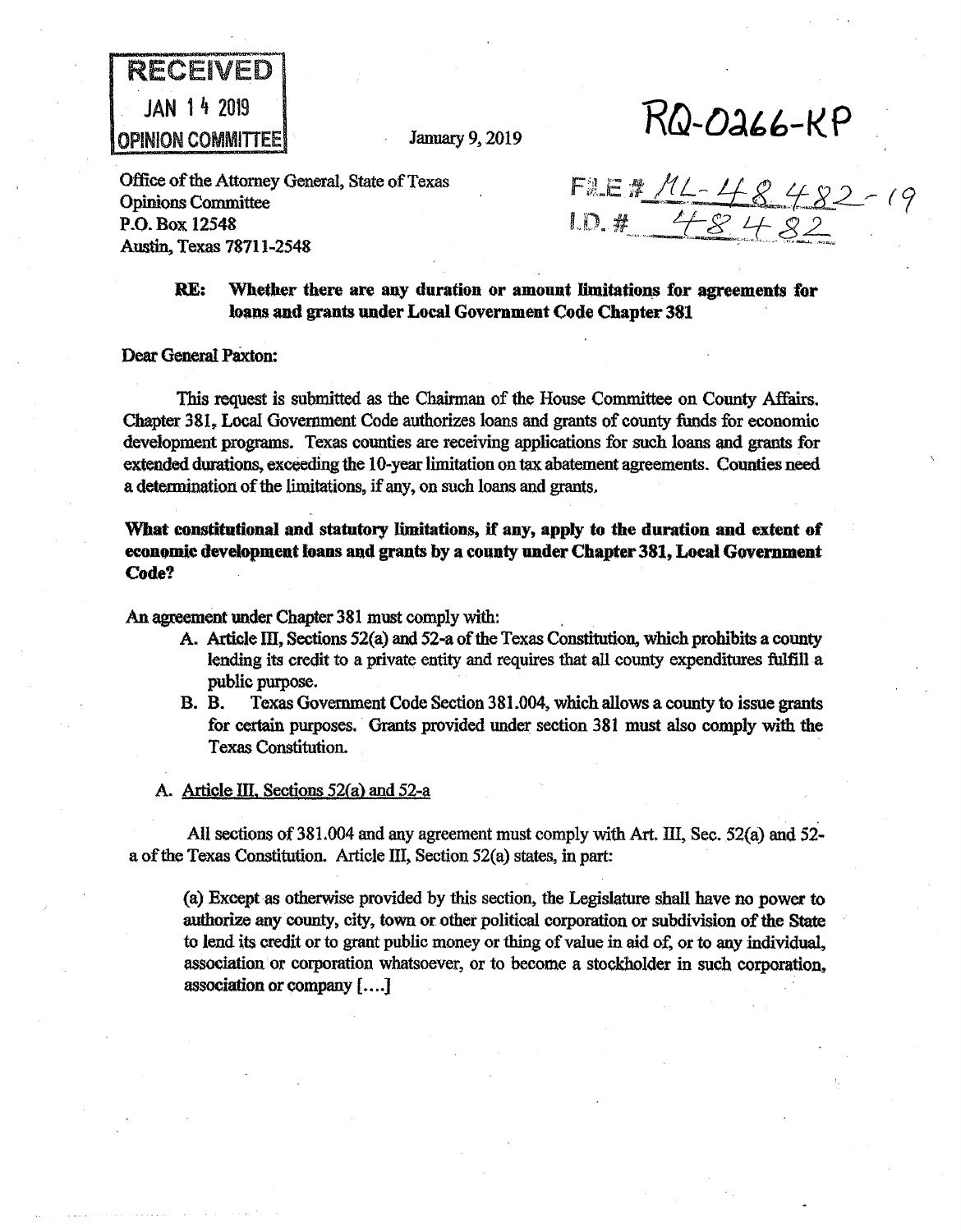#### Article III, Section 52-a states:

Notwithstanding any other provision of this constitution~ the legislature may provide for the creation of programs and the making of loans and grants of public money, other than money otherwise dedicated by this constitution to use for a different purpose, for the public purposes of development and diversification of the economy of the state, the elimination of unemployment or underemployment in the state, the stimulation of agricultural innovation, the fostering of the growth of enterprises based on agriculture, or the development or expansion of transportation or commerce in the state.

Any bonds or other obligations of a county, municipality, or other political subdivision of the state that are issued for the purpose of making loans or grants in connection with a program authorized by the legislature under this section, and that are payable from ad valorem taxes, must be approved by a vote of the majority of the registered voters of the county, municipality, or political subdivision voting on the issue.

[However] A program created or a loan or grant made as provided by this section that is not secured by a pledge of ad valorem taxes or financed by the issuance of any bonds or other obligations payable from ad valorem taxes of the political subdivision does not constitute or create a debt for the purpose of any provision of this constitution. An enabling law enacted by the legislature in anticipation of the adoption of this amendment is not void because of its anticipatory character.

Tex. Const. art. III, §52-a. Section 52-a provides the legislative authority for Local Government Code Chapter 381. Section 52-a requires a bond election if bonds are sold which are secured by tax revenue. However, if the loan or grant is not secured by tax revenue and is payable solely from current revenue, it is not a "debt" and no bond election vote is required. Therefore, an agreement can qualify under Article III, Section 52-a of the Texas Constitution. if the requirements of Section 52(a) are met, provided that the grants are payable from revenues derived from the current fiscal year or accumulated reserves.

The Texas Supreme Court has detennined that section 52(a) does not prohibit payments to individuals, corporations, or associations if such payments: (1) serve a legitimate public purpose; and (2) afford a clear public benefit received in return. *See Bullock v. Calvert,* 480 S.W2d 367, 370 (Tex.1972). The Constitution does not invalidate an expenditure which incidentally benefits a private interest if it is made for the direct accomplishment of a legitimate public purpose. *Brazoria County v. Perry, 531* S.W .2d 89, 91 (Tex. Civ~ App.-Houston [1st Dist.] 1976, no writ).

The Court set out a three-part test to determine if an expense constitutes a public purpose: (1) the predominant purpose is to accomplish a public purpose, not to benefit private parties; (2) the public retains control over the funds to ensure that the public purpose is accomplished and to protect the public's investment; and (3) the expense ensures that the political subdivision receives a return benefit. *Texas Mun. League Intergovernmental Risk Pool v. Texas Workers' Comp. Com'n,* 

Page  $|2$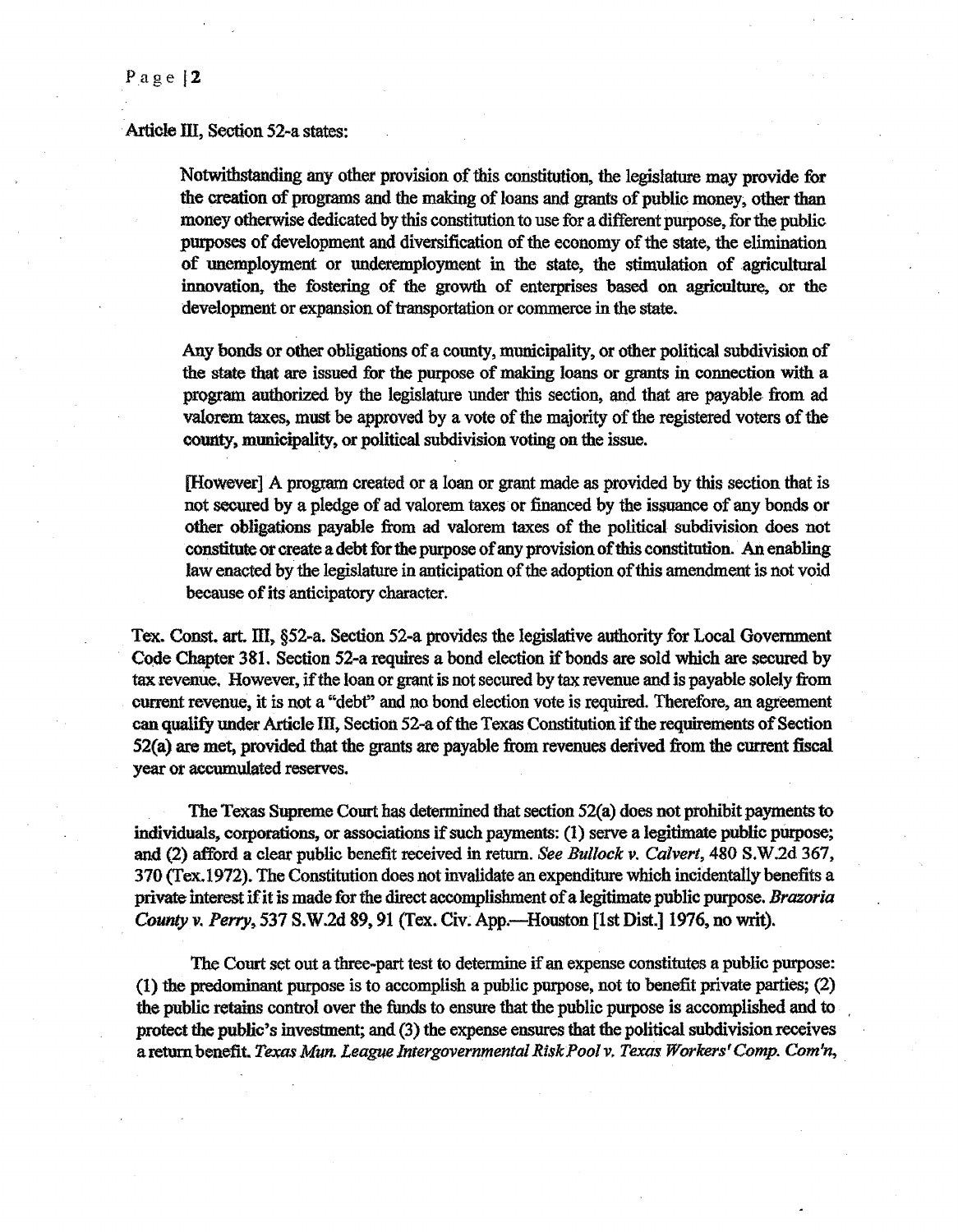## Page | 3

74 S.W.3d 377, 383-84 (Tex. 2002). The initial detennination of whether a particular expenditure satisfies the three-part test is the responsibility of the Commissioners Court, subject to judicial review for an abuse of discretion. Tex. Att'y Gen Op. No. KP-0091.

### B. Texas Government Code Section 381.004

Prior to 2001, counties were not authorized to provide economic development grants to a private company under Section 381.004 of the Local Government Code. Tex. Att'y Gen. Op. No. JC-0092 (1999). In 2001, the Legislature amended Section 381.004 to allow counties to provide grants. *See* Tex. Loe. Gov't Code Ann. § 381.004(h) (West).

Section 381,004(h) states, "The commissioners court may develop and administer a program authorized by Subsection (b} for making loans and grants of public money and providing personnel and services of the county/' *Id.* Section 381.004(b) states:

To stimulate business and commercial activity in a county, the commissioners court of the county may develop and administer a program:

(1) for state or local economic development;

(2) for small or disadvantaged business development;

(3) to stimulate, encourage, and develop business location and commercial activity in the county;

(4) to promote or advertise the county and its vicinity or conduct a solicitation program to attract conventions, visitors, and businesses;

(5) to improve the extent to which women and minority businesses are awarded county contracts;

(6) to support comprehensive literacy programs for the benefit of county residents; or

(7) for the encouragement, promotion, improvement, and application of the arts.

Tex. Loe. Gov't Code Ann. § 381.004(b). Subsection (3) gives counties broad capacity to contract with the state, a city or other local government, or any private entity in order to "stimulate, encourage, and develop business location and commercial activity in the county." 36 Tex. Prac., County and Special District Law  $\S 29.4$  (2d ed.).

Attorney General Opinion JC-0092 discussed whether a county could enter into a grant program under Chapter 381. Tex, Att'y Gen. Op. No. JC-0092. In that opinion, Dallas County entered into a grant agreement with a private company and the Attorney General ruled that Section 381.004 of the Local Government Code did not authorize a county to enter into the agreement. However, that opinion was written prior to the addition of Section 381.004(h), cited above. The addition of subsection (h) would appear to supplant Attorney General Opinion JC-0092, but the Texas Attorney General's website still lists the opinion as valid. There are no other cases or other Attomey General opinions that discuss 381.004(h) and how to apply it to particular programs or projects.

·-··--···-··------·--···-----·--·---- -------- --------------------------